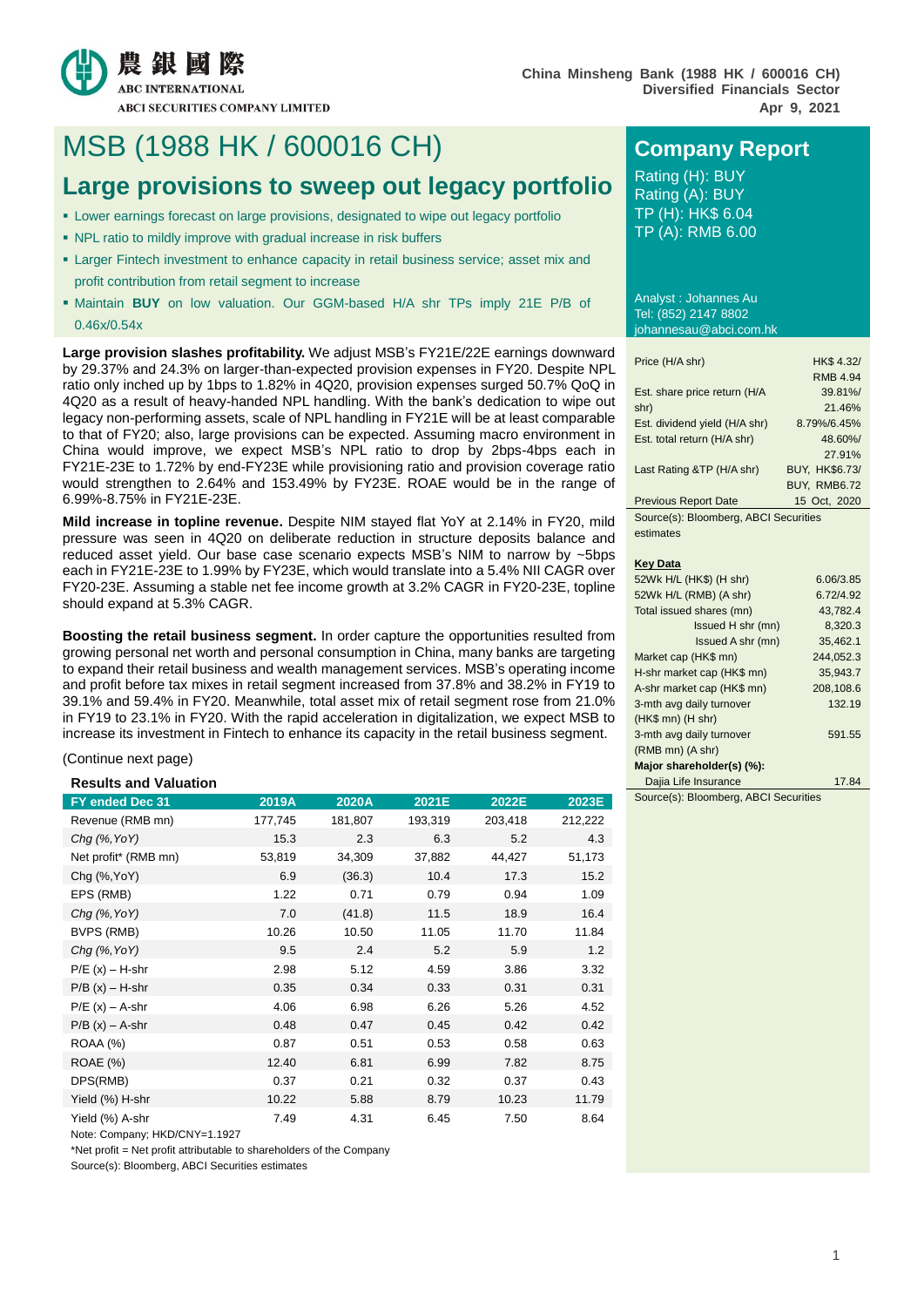

**ABCI SECURITIES COMPANY LIMITED** 

**Maintain BUY on lower valuation.** We roll over our GGM calculation to mid-FY22E BVPS and lower our EPR assumption by 1ppt on improving macro environment. Downward adjustment in net profit forecasts, however, reduces our sustainable ROAE assumption by 1.28ppt. Our H/A shr TPs were lowered by 10.3%/10.7% to HK\$ 6.04/RMB 6.00, which implies FY21E P/B at 0.46x/0.54x. We believe MSB's fundamental outlook will depress investors' interest in short run. The counter is trading at trough valuations of 0.33x/0.45x 21E P/B; maintain **BUY**.

**Risk Factors:** 1) Radical change in business environment induced by heavy-handed supervision and policies; 2) Increasing competition from non-bank financial institutions; 3) Sharp deterioration in asset quality in specific regions; 4) Sharp decline in loan demand; 5) Policy risk in new and fast-growing businesses; 6) Prolonged COVID-19 pandemic.

#### **Exhibit 1: 2020 actual results vs. ABCI estimates**

| (RMB mn)                                      | 2020E     | 2020A     | AvE (%)   |
|-----------------------------------------------|-----------|-----------|-----------|
| Net interest income                           | 120,118   | 135,224   | 12.58     |
| Net fee and commission                        | 54,387    | 27,664    | (49.13)   |
| Operating income                              | 201,942   | 181,807   | (9.97)    |
| Operating expenses                            | (54, 356) | (50, 485) | (7.12)    |
| Impairment losses                             | (88, 242) | (94, 616) | 7.22      |
| Profit before tax                             | 59,344    | 36,706    | (38.15)   |
| Income tax expenses                           | (8,902)   | (1,604)   | (81.98)   |
| Net profit                                    | 49,403    | 34,309    | (30.55)   |
|                                               |           |           |           |
| Key indicators (%)                            |           |           | AvE (ppt) |
| Net interest margin                           | 2.04      | 2.14      | 0.10      |
| Net interest spread                           | 1.90      | 2.12      | 0.22      |
| Cost to income ratio                          | 24.01     | 24.57     | 0.56      |
| Return on average assets                      | 0.69      | 0.51      | (0.18)    |
| Return on average equity                      | 9.23      | 6.81      | (2.42)    |
| Dividend payout                               | 30.00     | 24.93     | (5.07)    |
| CT1 CAR                                       | 8.04      | 8.51      | 0.47      |
| <b>Total CAR</b>                              | 12.14     | 13.04     | 0.90      |
| <b>NPL</b> ratio                              | 1.73      | 1.82      | 0.09      |
| Provision to total loans                      | 2.63      | 2.53      | (0.10)    |
| Provision coverage                            | 152.02    | 139.38    | (12.64)   |
| Source(s): Company, ABCI Securities estimates |           |           |           |

#### **Exhibit 2: Changes in 2021E and 2022E forecasts**

| (RMB mn)              | 2021E<br>(old)     | 2021E<br>(new) | change<br>(%) | $(RMB$ mn)              | 2022E<br>(old) | 2022E<br>(new) | change<br>(%) |
|-----------------------|--------------------|----------------|---------------|-------------------------|----------------|----------------|---------------|
| Net interest income   | 130,972            | 144,266        | 10.15         | Net interest income     | 141,241        | 151,931        | 7.57          |
| Net fee and           | 56,562             | 28,494         | (49.62)       | Net fee and             | 59,390         | 29,349         | (50.58)       |
| commission            |                    |                |               | commission              |                |                |               |
| Operating income      | 215,000            | 193,319        | (10.08)       | Operating income        | 228,488        | 203,418        | (10.97)       |
| Operating             | (58, 941)          | (53, 802)      | (8.72)        | Operating expenses      | (63, 874)      | (57, 410)      | (10.12)       |
| expenses              |                    |                |               |                         |                |                |               |
| Impairment losses     | (91, 796)          | (93, 924)      | 2.32          | Impairment losses       | (94, 463)      | (92, 613)      | (1.96)        |
| Profit before tax     | 64,263             | 45,593         | (29.05)       | Profit before tax       | 70,151         | 53,396         | (23.88)       |
| Income tax            | (9,639)            | (6, 839)       | (29.05)       | Income tax expenses     | (10, 523)      | (8,009)        | (23.89)       |
| expenses              |                    |                |               |                         |                |                |               |
| Net profit            | 53,636             | 37,882         | (29.37)       | Net profit attributable | 58,691         | 44,427         | (24.30)       |
| attributable to       |                    |                |               | to equity holders       |                |                |               |
| equity holders        |                    |                |               |                         |                |                |               |
|                       |                    |                |               |                         |                |                |               |
| <b>Key indicators</b> |                    |                | change        | Key indicators (%)      |                |                | change        |
| (%)                   |                    |                | (ppt)         |                         |                |                | (ppt)         |
| Net interest margin   | 1.93               | 2.09           | 0.16          | Net interest margin     | 1.81           | 2.04           | 0.23          |
| Net interest spread   | 1.75               | 1.89           | 0.14          | Net interest spread     | 1.60           | 1.82           | 0.22          |
| CIR                   | $24.\overline{57}$ | 24.73          | 0.16          | CIR                     | 25.15          | 25.16          | 0.01          |
| <b>ROAA</b>           | 0.65               | 0.53           | (0.12)        | <b>ROAA</b>             | 0.63           | 0.58           | (0.05)        |
| <b>ROAE</b>           | 9.40               | 6.99           | (2.41)        | <b>ROAE</b>             | 9.62           | 7.82           | (1.80)        |
| Dividend payout       | 30.00              | 28.00          | (2.00)        | Dividend payout         | 30.00          | 29.00          | (1.00)        |
| CT1 CAR               | 7.63               | 8.51           | 0.88          | CT1 CAR                 | 7.29           | 8.56           | 1.27          |
| Total CAR             | 11.24              | 13.23          | 1.99          | Total CAR               | 10.55          | 13.56          | 3.01          |
| NPL ratio             | 1.81               | 1.80           | (0.01)        | <b>NPL</b> ratio        | 1.90           | 1.76           | (0.14)        |
| Provision to total    | 2.75               | 2.58           | (0.17)        | Provision to total      | 2.87           | 2.60           | (0.27)        |
| loans                 |                    |                |               | loans                   |                |                |               |
| Provision coverage    | 151.93             | 143.33         | (8.60)        | Provision coverage      | 151.05         | 147.73         | (3.32)        |
| ratio                 |                    |                |               | ratio                   |                |                |               |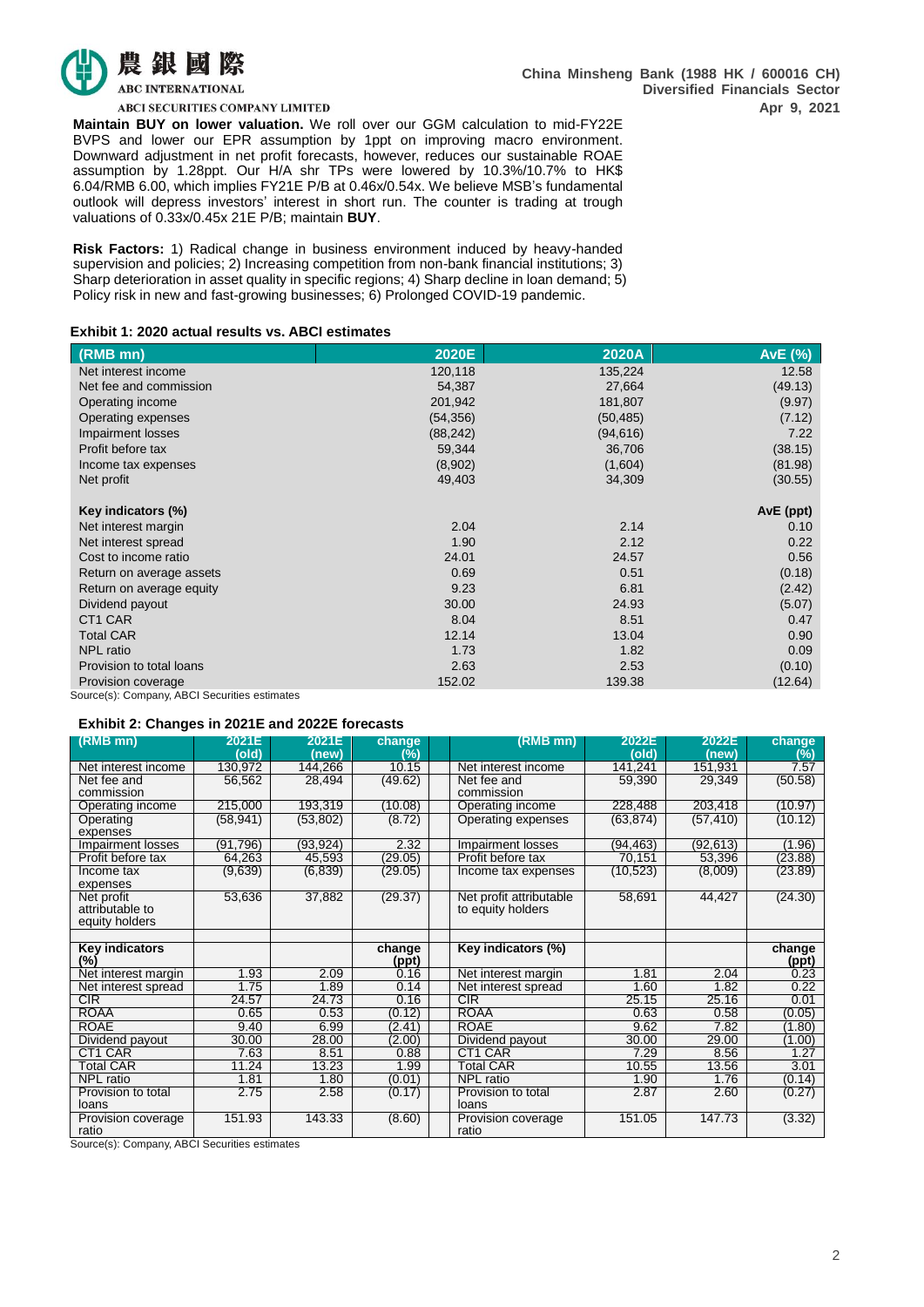

### **Exhibit 3: Changes in GGM assumptions**

|                        |       | H-shr |       | A-shr |                                                                         |
|------------------------|-------|-------|-------|-------|-------------------------------------------------------------------------|
|                        | old   | new   | old   | new   | <b>Reason</b>                                                           |
| TP (HKD/RMB)           | 6.73  | 6.04  | 6.72  | 6.00  | Roll over to mid-2022E BVPS                                             |
| Sustainable ROE (%)    | 9.09  | 7.81  | 9.09  | 7.81  | Larger-than-expected provision expenses                                 |
| COE(%)                 | 12.16 | 10.70 | 11.46 | 9.89  |                                                                         |
| Target 21E $P/B(x)$    | 0.50  | 0.46  | 0.57  | 0.54  |                                                                         |
|                        |       |       |       |       |                                                                         |
| Rfr (%)                | 3.16  | 3.23  | 3.16  | 3.23  | With reference to China 10Y government bond                             |
| <b>Beta</b>            | 0.90  | 0.83  | 0.83  | 0.74  | With reference to Bloomberg data                                        |
| ERP (%)                | 10.00 | 9.00  | 10.00 | 9.00  | risk premium on<br>Lower<br>recovering<br>macro<br>environment in China |
| LT gr $(\%)$<br>.<br>. | 6.00  | 5.50  | 6.00  | 5.50  |                                                                         |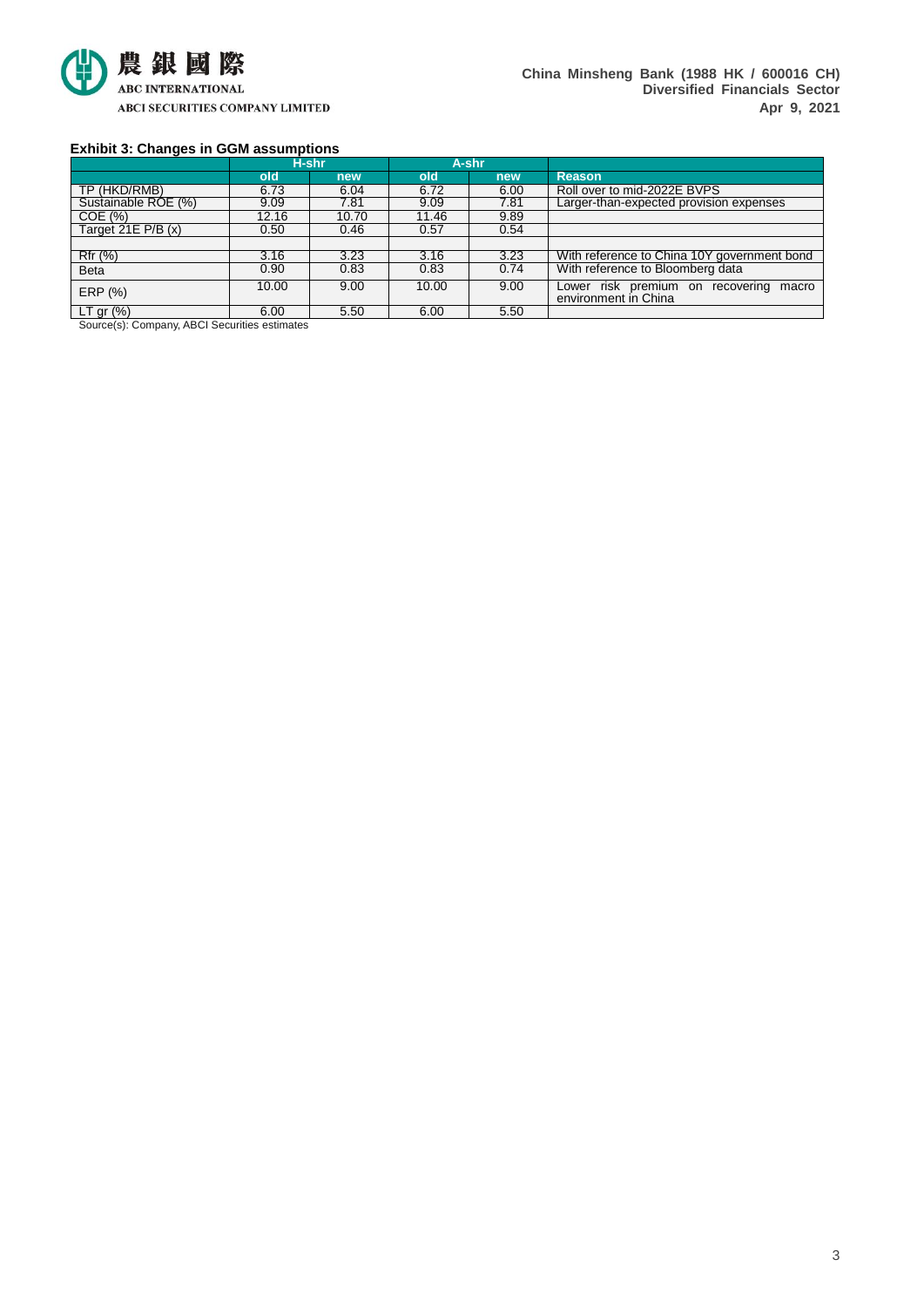

**China Minsheng Bank (1988 HK / 600016 CH) Diversified Financials Sector Apr 9, 2021**

## **Financial statements**

#### **Consolidated income statement**

| FY Ended Dec 31 (RMB mn)                  | 2019A     | 2020A     | 2021E     | 2022E     | 2023E     |
|-------------------------------------------|-----------|-----------|-----------|-----------|-----------|
| Net interest income                       | 122,034   | 135,224   | 144,266   | 151,931   | 158,225   |
| Non-interest income                       | 55,711    | 46,583    | 49,053    | 51,487    | 53,997    |
| Of which: Fees and commissions            | 28,204    | 27,664    | 28,494    | 29,349    | 30,376    |
| <b>Operating income</b>                   | 177,745   | 181,807   | 193,319   | 203,418   | 212,222   |
| Operating expenses                        | (44, 313) | (44, 662) | (47, 804) | (51, 172) | (54, 294) |
| Amortization                              | (5,703)   | (5,823)   | (5,998)   | (6, 238)  | (6, 549)  |
| Pre-provision operating profit            | 127,729   | 131,322   | 139,518   | 146,009   | 151,379   |
| Impairment loans losses                   | (62, 991) | (94, 616) | (93, 924) | (92, 613) | (89, 934) |
| Profit before tax                         | 64,738    | 36,706    | 45,593    | 53,396    | 61,445    |
| Tax                                       | (9,814)   | (1,604)   | (6, 839)  | (8,009)   | (9, 217)  |
| Minority interests                        | (1, 105)  | (793)     | (872)     | (960)     | (1,055)   |
| Net profit attributable to equity holders | 53,819    | 34,309    | 37,882    | 44,427    | 51,173    |
| Preference share dividend                 | 558       | 3,337     | 3,337     | 3,337     | 3,337     |
| Net profit attributable to ordinary       | 53,261    | 30,972    | 34,545    | 41,090    | 47,836    |
| shareholders                              |           |           |           |           |           |
|                                           |           |           |           |           |           |
| Growth (%)                                |           |           |           |           |           |
| Net interest income                       | 59.1      | 10.8      | 6.7       | 5.3       | 4.1       |
| Non-interest income                       | (28.1)    | (16.4)    | 5.3       | 5.0       | 4.9       |
| Of which: Fees and commissions            | (41.4)    | (1.9)     | 3.0       | 3.0       | 3.5       |
| <b>Operating income</b>                   | 15.3      | 2.3       | 6.3       | 5.2       | 4.3       |
| Operating expenses                        | (3.5)     | 0.8       | 7.0       | 7.0       | 6.1       |
| Amortization                              | 82.9      | 2.1       | 3.0       | 4.0       | 5.0       |
| Pre-provision operating profit            | 21.5      | 2.8       | 6.2       | 4.7       | 3.7       |
| Impairment loans losses                   | 36.0      | 50.2      | (0.7)     | (1.4)     | (2.9)     |
| Profit before tax                         | 10.1      | (43.3)    | 24.2      | 17.1      | 15.1      |
| Tax                                       | 16.1      | (83.7)    | 326.4     | 17.1      | 15.1      |
| Minority interests                        | 36,733.3  | (28.2)    | 10.0      | 10.0      | 10.0      |
| Net profit attributable to equity holders | 6.9       | (36.3)    | 10.4      | 17.3      | 15.2      |
| Preference share dividend                 | 5.4       | 498.0     | 0.0       | 0.0       | 0.0       |
| Net profit attributable to ordinary       | 7.0       | (41.8)    | 11.5      | 18.9      | 16.4      |
| shareholders                              |           |           |           |           |           |
|                                           |           |           |           |           |           |
| Per share (RMB)                           |           |           |           |           |           |
| <b>EPS</b>                                | 1.22      | 0.71      | 0.79      | 0.94      | 1.09      |
| <b>BVPS</b>                               | 10.26     | 10.50     | 11.05     | 11.70     | 11.84     |
| <b>DPS</b>                                | 0.37      | 0.21      | 0.32      | 0.37      | 0.43      |
| Key ratio (%)                             |           |           |           |           |           |
| Net interest margin                       | 2.14      | 2.14      | 2.09      | 2.04      | 1.99      |
| Net interest spread                       | 2.14      | 2.12      | 1.89      | 1.82      | 1.77      |
| Cost to income ratio                      | 24.57     | 24.93     | 24.73     | 25.16     | 25.58     |
| Return on average assets                  | 0.87      | 0.51      | 0.53      | 0.58      | 0.63      |
| Return on average equity                  | 12.40     | 6.81      | 6.99      | 7.82      | 8.75      |
| Effective tax rate                        | 15.16     | 4.37      | 15.00     | 15.00     | 15.00     |
| Dividend payout                           | 30.10     | 27.18     | 28.00     | 29.00     | 30.00     |
|                                           |           |           |           |           |           |

Note: Individual items may not sum to total due to rounding difference

Key ratios and figures may not match with financial reports due to adjustment and reclassification for comparison consistency among individual equities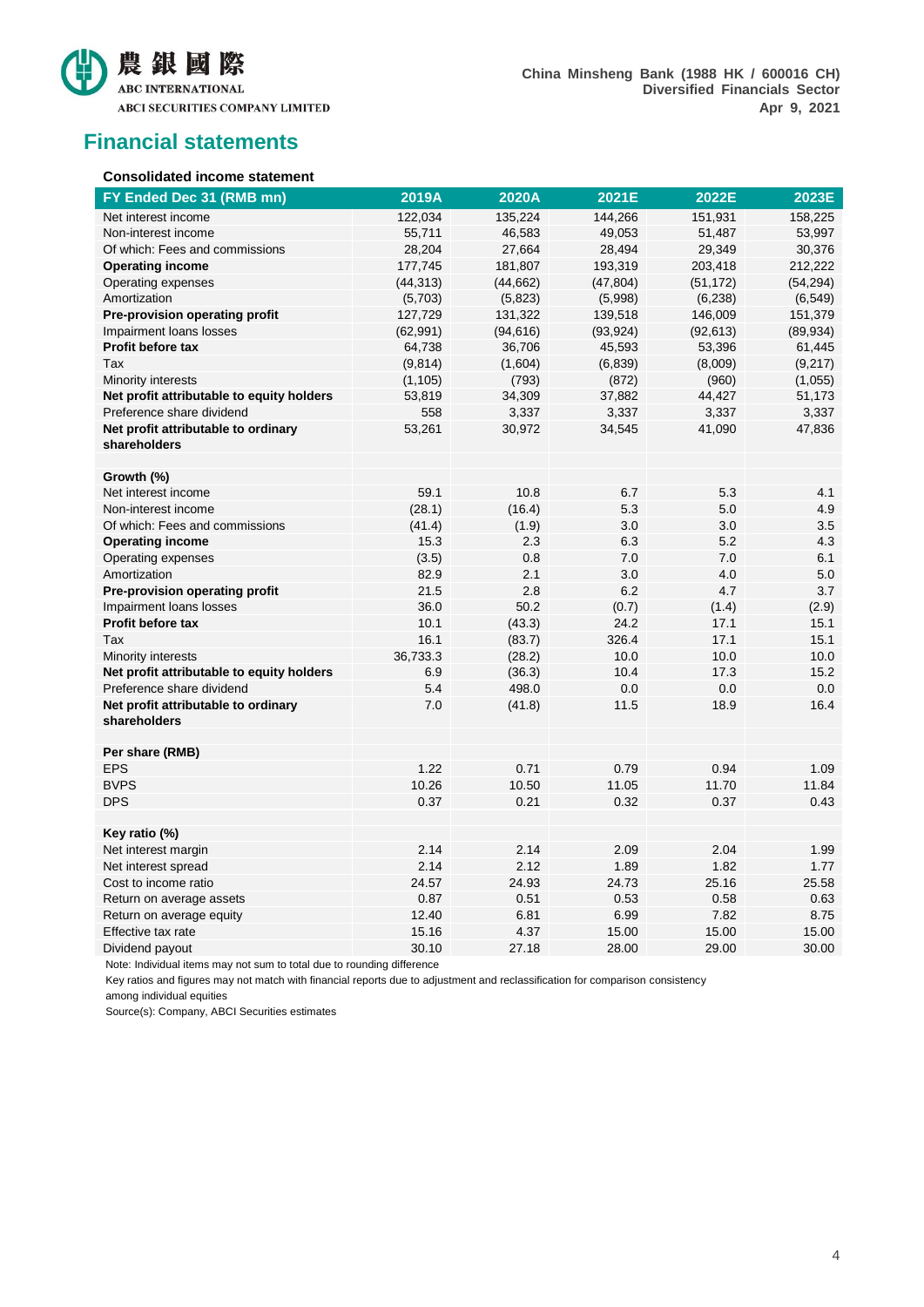

ABCI SECURITIES COMPANY LIMITED

| <b>Consolidated balance sheet</b>         |           |           |           |           |           |
|-------------------------------------------|-----------|-----------|-----------|-----------|-----------|
| As of Dec 31 (RMB mn)                     | 2019A     | 2020A     | 2021E     | 2022E     | 2023E     |
| Cash & equivalent                         | 371,155   | 401,525   | 420,870   | 442,452   | 467,781   |
| Interbank assets                          | 367,544   | 295,456   | 271,640   | 261,160   | 252,217   |
| Investment securities                     | 2,184,305 | 2,120,650 | 2,184,270 | 2,271,640 | 2,385,222 |
| Net loans and advances                    | 3,430,427 | 3,782,297 | 4,144,739 | 4,517,067 | 4,890,609 |
| <b>Total interest earning assets</b>      | 6,353,431 | 6,599,928 | 7,021,518 | 7,492,319 | 7,995,829 |
| Property and equipment                    | 51,365    | 51,129    | 51,640    | 52,157    | 52,678    |
| Other non-interest earning assets         | 277,045   | 299,176   | 316,657   | 334,562   | 353,029   |
| <b>Total assets</b>                       | 6,681,841 | 6,950,233 | 7,389,815 | 7,879,038 | 8,401,536 |
| <b>Customer deposits</b>                  | 3,637,034 | 3,768,151 | 3,951,186 | 4,159,682 | 4,376,824 |
| Interbank liabilities                     | 1,494,192 | 1,493,091 | 1,567,746 | 1,661,810 | 1,778,137 |
| Subordinated debt                         | 817,225   | 957,880   | 1,101,562 | 1,266,796 | 1,456,816 |
| <b>Total interest bearing liabilities</b> | 5,948,451 | 6,219,122 | 6,620,493 | 7,088,289 | 7,611,776 |
| <b>Current taxes</b>                      | 17,764    | 18,589    | 19,518    | 20,494    | 21,519    |
| Other liabilities                         | 184,797   | 171,274   | 184,188   | 175,883   | 167,189   |
| <b>Total liabilities</b>                  | 6,151,012 | 6,408,985 | 6,824,200 | 7,284,667 | 7,800,484 |
| Share capital                             | 113,642   | 113,642   | 113,642   | 113,642   | 113,642   |
| <b>Reserves</b>                           | 405,203   | 415,895   | 440,028   | 468,425   | 474,614   |
| <b>Minorities</b>                         | 11,984    | 11,711    | 11,945    | 12,304    | 12,796    |
| <b>Shareholder's equity</b>               | 530,829   | 541,248   | 565,615   | 594,371   | 601,052   |
| Growth (%)                                |           |           |           |           |           |
| Cash & equivalent                         | (4.7)     | 8.2       | 4.8       | 5.1       | 5.7       |
| Interbank assets                          | 8.8       | (19.6)    | (8.1)     | (3.9)     | (3.4)     |
| Investment securities                     | 10.9      | (2.9)     | 3.0       | 4.0       | 5.0       |
| Net loans and advances                    | 14.9      | 10.3      | 9.6       | 9.0       | 8.3       |
| <b>Total interest earning assets</b>      | 11.8      | 3.9       | 6.4       | 6.7       | 6.7       |
| Property and equipment                    | 5.3       | (0.5)     | 1.0       | 1.0       | 1.0       |
| Other non-interest earning assets         | 5.2       | 8.0       | 5.8       | 5.7       | 5.5       |
| <b>Total assets</b>                       | 11.5      | 4.0       | 6.3       | 6.6       | 6.6       |
| Customer deposits                         | 14.8      | 3.6       | 4.9       | 5.3       | 5.2       |
| Interbank liabilities                     | (1.8)     | (0.1)     | 5.0       | 6.0       | 7.0       |
| Subordinated debt                         | 21.2      | 17.2      | 15.0      | 15.0      | 15.0      |
| <b>Total interest bearing liabilities</b> | 10.9      | 4.6       | 6.5       | 7.1       | 7.4       |
| <b>Current taxes</b>                      | 103.5     | 4.6       | 5.0       | 5.0       | 5.0       |
| Other liabilities                         | (3.8)     | (7.3)     | 7.5       | (4.5)     | (4.9)     |
| <b>Total liabilities</b>                  | 10.6      | 4.2       | 6.5       | 6.7       | 7.1       |
| Share capital                             | 111.7     | 0.0       | 0.0       | 0.0       | 0.0       |
| Reserves                                  | 10.6      | 2.6       | 5.8       | 6.5       | 1.3       |
| <b>Minorities</b>                         | 9.7       | (2.3)     | 2.0       | 3.0       | 4.0       |
| <b>Shareholder's equity</b>               | 23.2      | 2.0       | 4.5       | 5.1       | 1.1       |
| Key ratio (%)                             |           |           |           |           |           |
| CT1 CAR                                   | 8.89      | 8.51      | 8.51      | 8.56      | 8.69      |
| <b>Total CAR</b>                          | 13.17     | 13.04     | 13.20     | 13.56     | 14.32     |
| NPL ratio                                 | 1.56      | 1.82      | 1.80      | 1.76      | 1.72      |
| Provision to total loans                  | 2.43      | 2.53      | 2.58      | 2.60      | 2.64      |
| Provision coverage ratio                  | 155.50    | 139.38    | 143.33    | 147.73    | 153.49    |

Note: Individual items may not sum to total due to rounding difference

Key ratios and figures may not match with financial reports due to adjustment and reclassification for comparison consistency

among individual equities